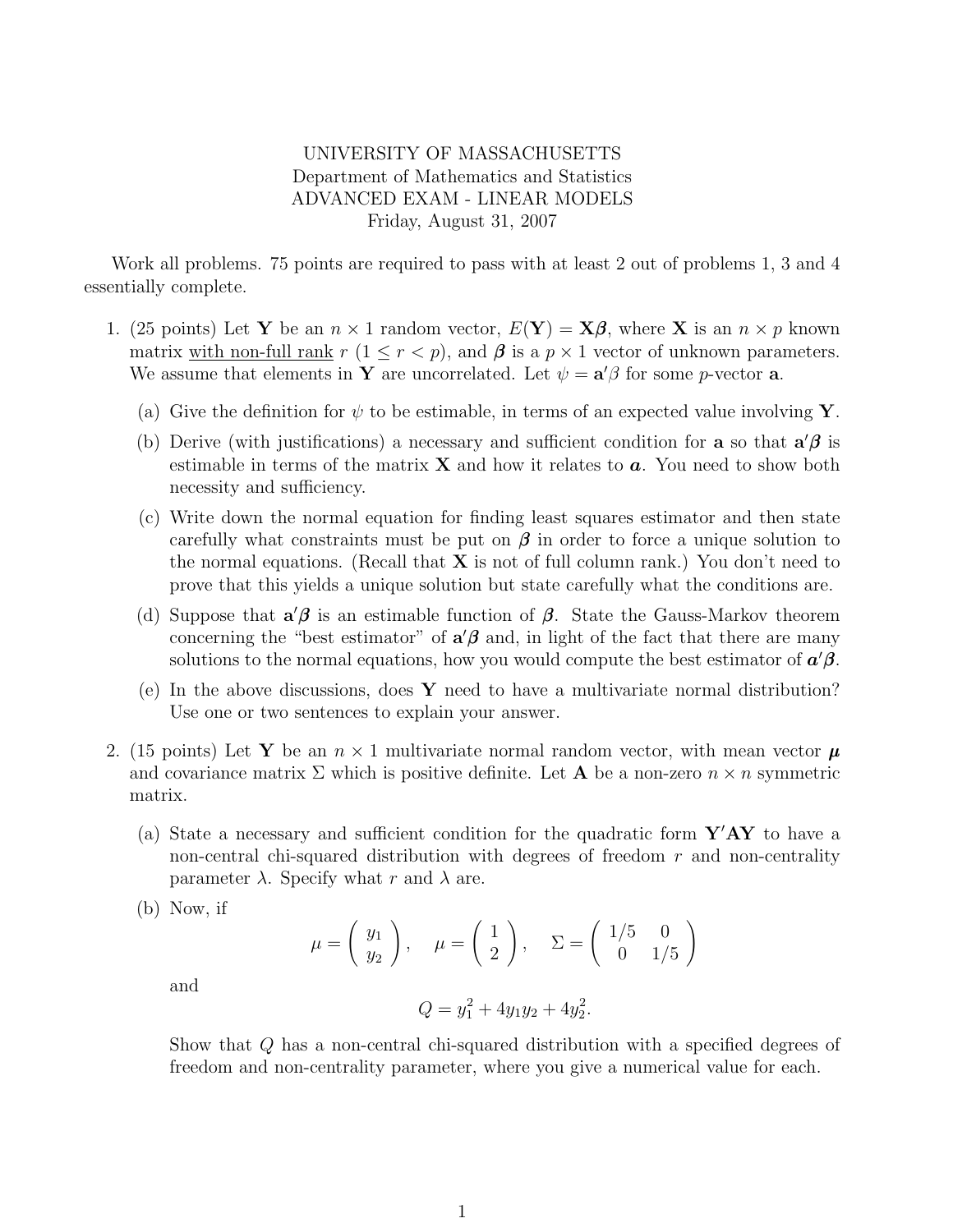3. (30 points) Consider the one-factor random effects model  $Y_{ij} = \mu + A_i + \epsilon_{ij}$  where  $i =$  $1, \ldots I > 2, j = 1, \ldots, J > 2, \mu$  is a fixed unknown parameter and the  $A_i$  and  $\epsilon_{ij}$  are independent normal random variables with mean 0,  $Var(A_i) = \sigma_A^2 > 0$  and  $Var(\epsilon_{ij}) =$  $\sigma_{\epsilon}^2 > 0.$ 

Define

$$
\mathbf{Y} = \begin{bmatrix} \mathbf{Y}_1 \\ \mathbf{Y}_2 \\ \vdots \\ \mathbf{Y}_I \end{bmatrix} \text{ with } \mathbf{Y}_i = \begin{bmatrix} Y_{i1} \\ Y_{i2} \\ \vdots \\ Y_{iJ} \end{bmatrix}.
$$

Let

$$
F = \frac{S_1^2/(I-1)}{S_2^2/I(J-1)}
$$

be the usual F-statistic for testing  $H_0$ :  $\sigma_A^2 = 0$ , where  $S_1^2 = J \sum_i (\bar{Y}_{i.} - \bar{Y}_{..})^2$  and  $S_2^2 =$  $\sum_i \sum_j (\bar{Y}_{ij} - \bar{Y}_{i.})^2$ .

- (a) Find  $Cov(\mathbf{Y})$  which you can give by describing  $Cov(\mathbf{Y}_i)$  for each i and  $Cov(\mathbf{Y}_i, \mathbf{Y}_k)$ for  $i \neq k$ .
- (b) Find the distribution of each of  $S_1^2$  and  $S_2^2$ . You can do this by getting constants  $c_1$ and  $c_2$  so that  $c_k S_k^2$  has a well known distribution (k = 1 or 2), being sure to state the parameters involved.

If for some reason you cannot get the above part you can "buy" the answer, that is get it from the exam monitor, but give up the points on that question. This will let you continue on.

- (c) Argue that  $S_1^2$  and  $S_2^2$  are independent. (Hint: First prove that  $\bar{Y}_{i.} \bar{Y}_{..}$  has 0 covariance with  $\bar{Y}_{ij} - \bar{\bar{Y}}_{i.}$ .)
- (d) Use the previous two parts to find the distribution of  $F$ , which again you could describe by getting a constant c so that  $cF$  follows a known distribution (state the parameters involved).
- (e) Use the result of (d) first derive a test of size  $\alpha$  of  $H_0$ :  $\sigma_A^2/\sigma_{\epsilon}^2 = g$  versus  $H_A$ :  $\sigma_A^2/\sigma_{\epsilon}^2 \neq g$  and show how you would get the power function for this test. Your power calculation can be left in the form of an integral involving a known distribution.
- (f) Use the test in the previous part to derive a  $100(1 \alpha)\%$  confidence interval for  $\sigma_A^2/(\sigma_A^2+\sigma_\epsilon^2).$